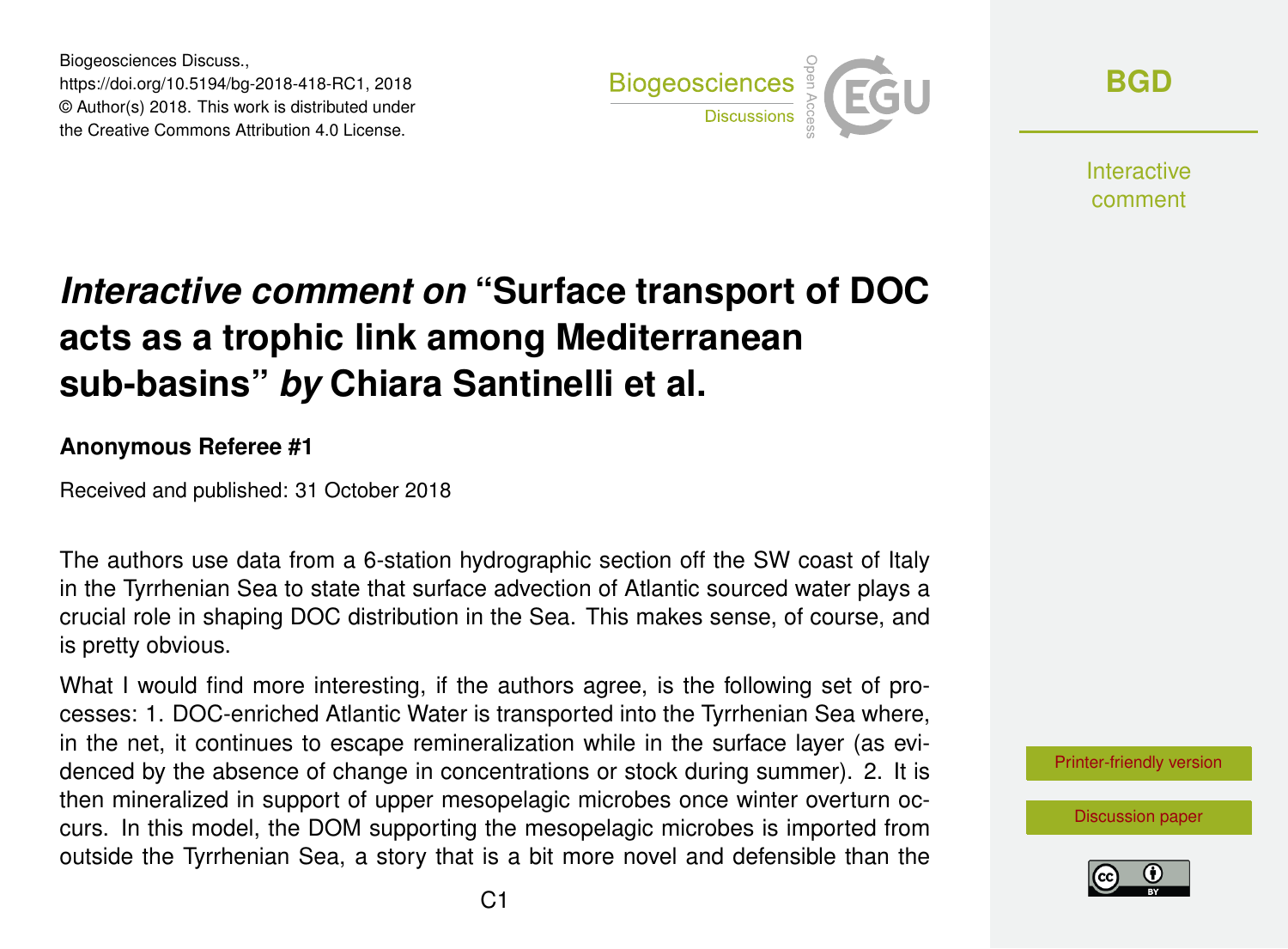one presented in the paper. This story remains consistent with the Conclusions of the manuscript.

Mechanism 1 for explaining the distribution of DOC concentrations: The authors write that "the anticyclone may determine dynamical regions where DOC can accumulate" But DOC doesn't "accumulate" by physical means, except for modest concentration by evaporation. Instead, DOC "accumulates" by biological processes. So I agree that the circulation will dictate where the DOC is present (in terms of elevated concentrations), but I do not understand how fluid trajectory controls "accumulation". The authors similarly wrote that "DOC is a passive tracer on the temporal scale of months; as such, its concentration can be strongly affected by the geometry of the advecting velocity field." This does not seem correct to me; the geometry will control distributions (which we see via concentrations), but it will not control (through alteration) concentration directly. The authors then direct the reader to Fig 5, where we see that the higher concentrations of DOC during August are at the ends of the section, where the authors see strong negative values of lambda. They say "strongly negative values of lambda {are} where the areal concentration can increase". Again, I do not see where stretching or broadening the trajectories of the surface flow (as lambda indexes) will actually change concentrations of DOC. Narrowing the flow of a specific water will reduce the spatial extent of the associated DOC (just as a river's spatial extent varies between broad and narrow sections along its path), but I do not see it changing concentrations in that flow. Perhaps I do not adequately understand the writing in this section. If so, the authors need to improve the clarity.

Mechanism 1 for shaping the horizontal distribution of DOC is explained in a long paragraph, but Mechanism 2 is not further addressed at all.

As for Section 3.5 "DOC annual cycle" 5/30: "DOC likely due to biological production resulting from the phytoplankton blooms in the Algerian Basin." There isn't really a way to know if the DOC was produced there, or somewhere further up stream, such as in the North Atlantic itself. The authors should tell us if the DOC entering the Med Sea

## **[BGD](https://www.biogeosciences-discuss.net/)**

Interactive comment

[Printer-friendly version](https://www.biogeosciences-discuss.net/bg-2018-418/bg-2018-418-RC1-print.pdf)

[Discussion paper](https://www.biogeosciences-discuss.net/bg-2018-418)